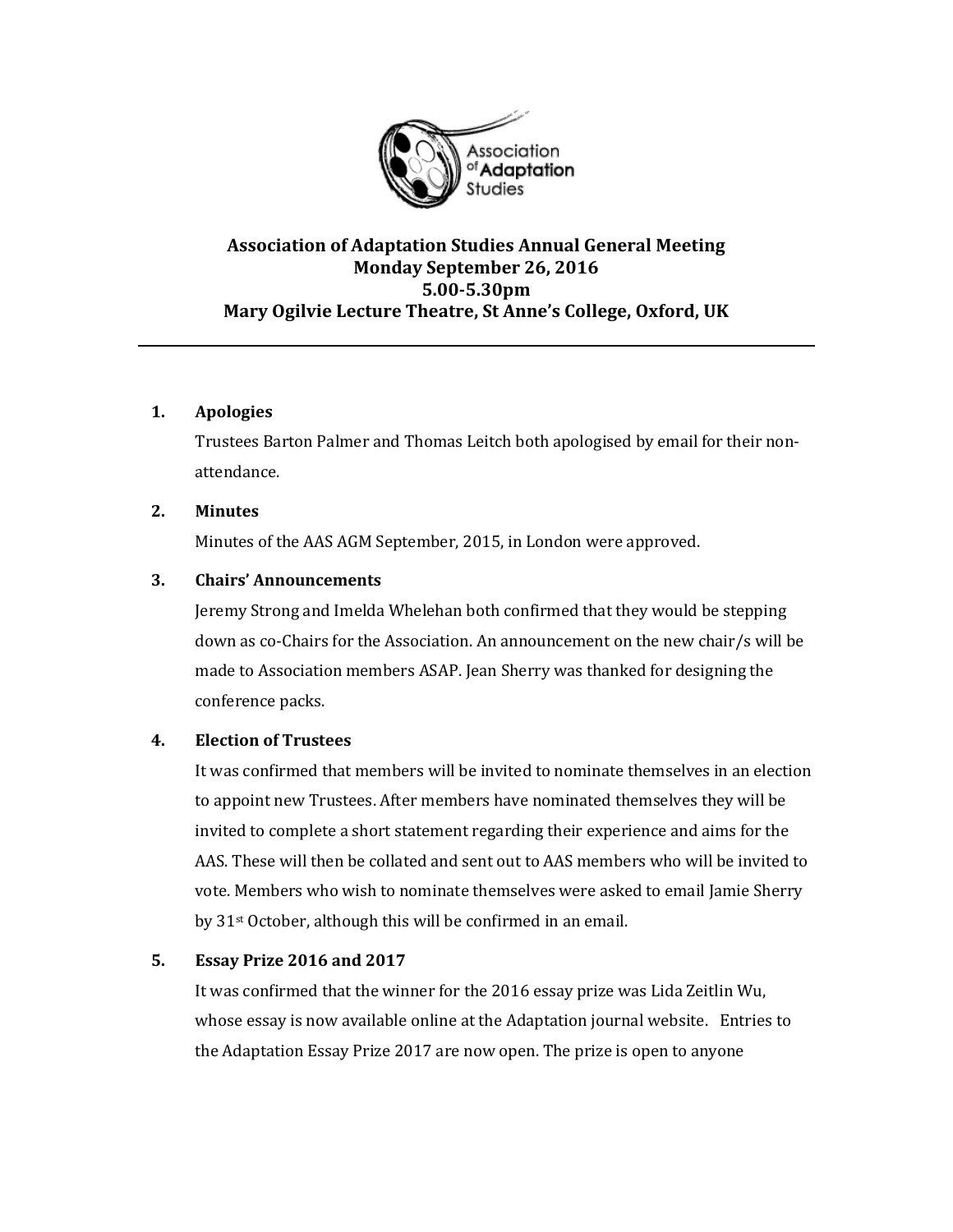currently registered for either an undergraduate or postgraduate degree on any subject within adaptation studies, and the deadline is 1st April, 2017.

#### **6. Budget, spending plans and Treasurer's Report 2015-16**

Members received the Treasurer's Report that showed that membership subscriptions had improved in advance of the conference. Deborah Cartmell (Treasurer) confirmed that financially the Association is healthy. The balance as of August, 2015, was £5,383.00, and by August 24 2016 this figure had increased to £16,539.97. Outgoings were £3833.44 and incomings were £14990.41. Major expenses included Membership Secretary expenses, 2015 Conference speakers' expenses, 2015 travel awards, OUP members' subscriptions, website renewal, and dinner deposit.

# **7. Trustees & Interim Meetings**

Existing Trustees and those considering nominating themselves for the Trustee role were reminded that, as well as the AGM, interim meetings also need to be held 3-4 times per year. The next scheduled interim meeting would be February, 2017.

# **8. AAS Website & Social Media**

Both Jamie Sherry and Kyle Meikle were thanked for their updating of the Association website. Delegates were asked to forward any appropriate events, conferences, and publications to Jamie Sherry for inclusion on the site. Feedback on ways to improve the AAS website were requested. Kyle was also thanked for his updating of social media (Facebook and Twitter).

# **9. 2017 conference plans and expressions of interest for future conferences**

The Chairs invited delegates to get in contact if they have ideas for, or can host, the Annual conference in 2017 and beyond.

# **10. Broadening AAS activities**

The Association may be involved in future conferences in with SAMLA, LFA, Borrowers and Lenders and Adaptation and Dance (De Montfort University, 2016). Association members discussed a number of initiatives and possible ideas for future AAS conferences. Members were positive about allowing space during the conference for general discussion about adaptation, rather than over-relying on panels. Members also wanted to see support for postgraduate students, perhaps in